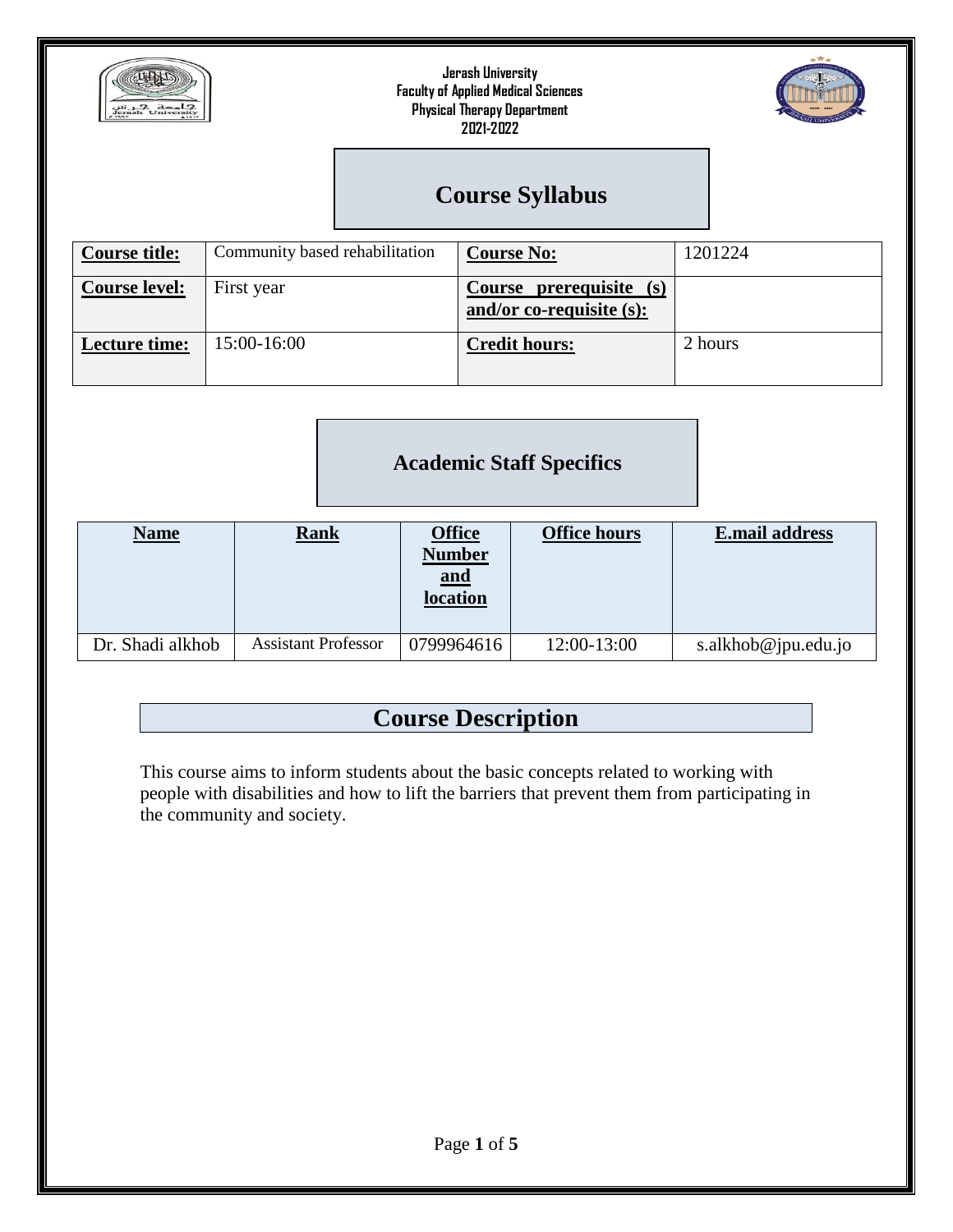



## **Course Objectives**

The course aimed to inform students with full understand the basic concepts To work at the level of individual people with disabilities and their families –To maximize their physical and mental abilities .To access regular services and opportunities, and To become active contributors to the community and society. To work with families/ communities to lift the barriers (attitudinal, institutional, information, communication, physical) that prevent the participation of persons with disabilities as Equals.

## **Learning Outcome**

#### **Knowledge and understanding, by the end of this course, students should be able to:**

- 1) Integrate the knowledge of community based with other skills related to health service
- 2) Plan and execute the rehabilitation skills for the community
- 3) Communicate effectively with the members of the community to achieve goals of rehabilitation
- 4) Explain the various aspects of rehabilitation process
- 5) Work together with government and non-governmental organization to provide the health care and rehabilitation services to society

#### **Cognitive skills (thinking and analysis):**

Interactive learning by participating the student into the lectures content.

#### **Communication skills (personal and academic):**

Review concept at office hours

#### **Practical and subject specific skills (Transferable Skills**):.

Doing homework and simple reports.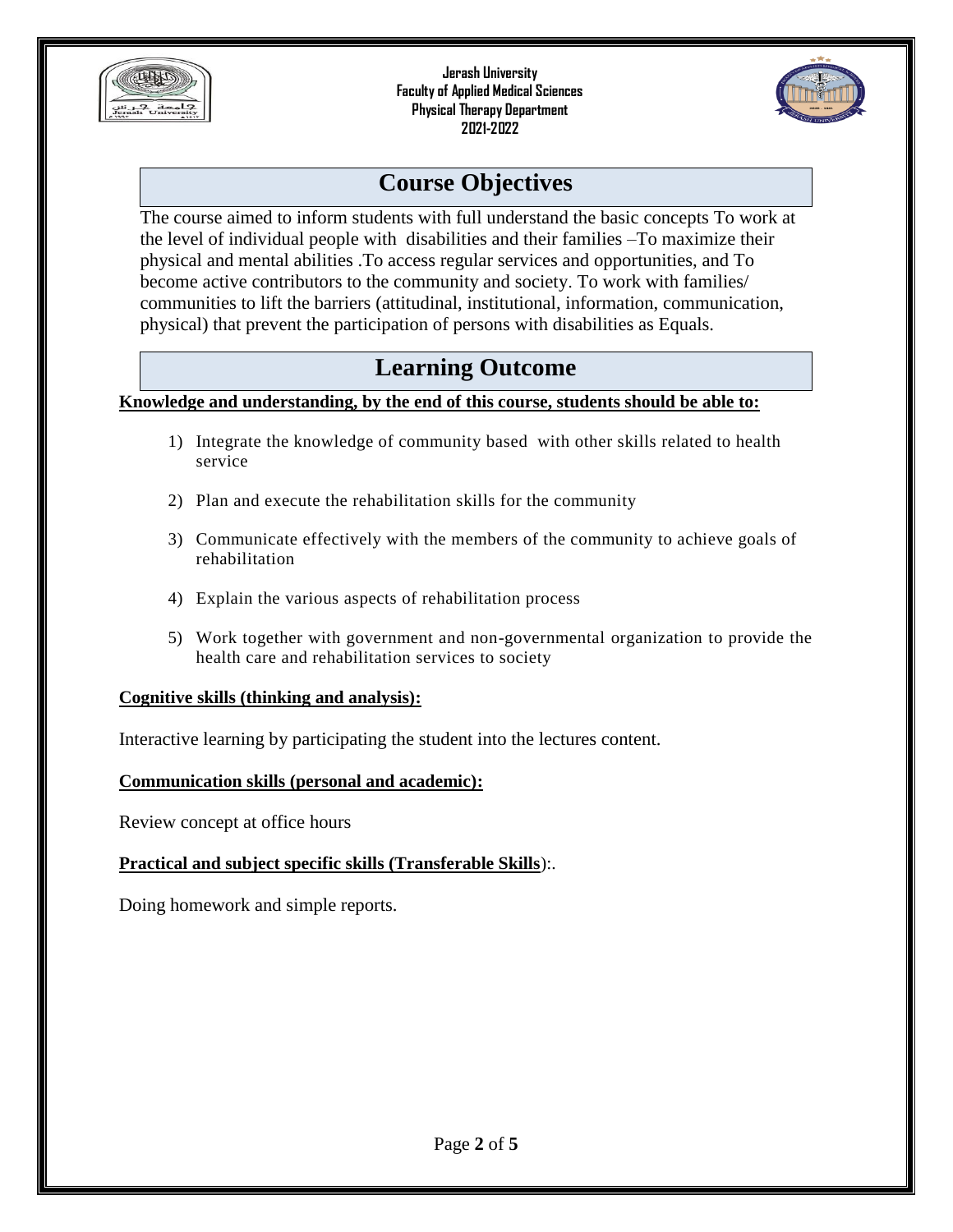



## **Course Outline and Time schedule**

| <b>Week</b>                        | <b>Course Outline</b>                        |
|------------------------------------|----------------------------------------------|
| First week                         | Definition of community based rehabilitation |
| $\overline{2}^{\text{nd}}$ week    | Definition of CBR, health, rehabilitation    |
| $3rd$ week                         | Principles of CBR                            |
| $4th$ week                         | Team of CBR                                  |
| $\overline{5^{th}}$ week           | Element of CBR                               |
| $\overline{6}$ <sup>th</sup> week  | Support of CBR                               |
| $\overline{7}^{\text{th}}$ week    | Rehabilitation approaches                    |
| $8th$ week                         |                                              |
| $\overline{9^{th}}$ week           |                                              |
| $\overline{10}^{\text{th}}$ week   |                                              |
| $11th$ week                        |                                              |
| $\overline{12}$ <sup>th</sup> week |                                              |
| $13th$ week                        |                                              |

### **Presentation methods and techniques**

**Methods of teaching varied according to the type of text, student and situation. The following techniques are usually used:**

- Lectures
- Cooperative learning.
- $\div$  Discussion.
- $\triangle$  Learning by activities.
- Connecting students with different sources of information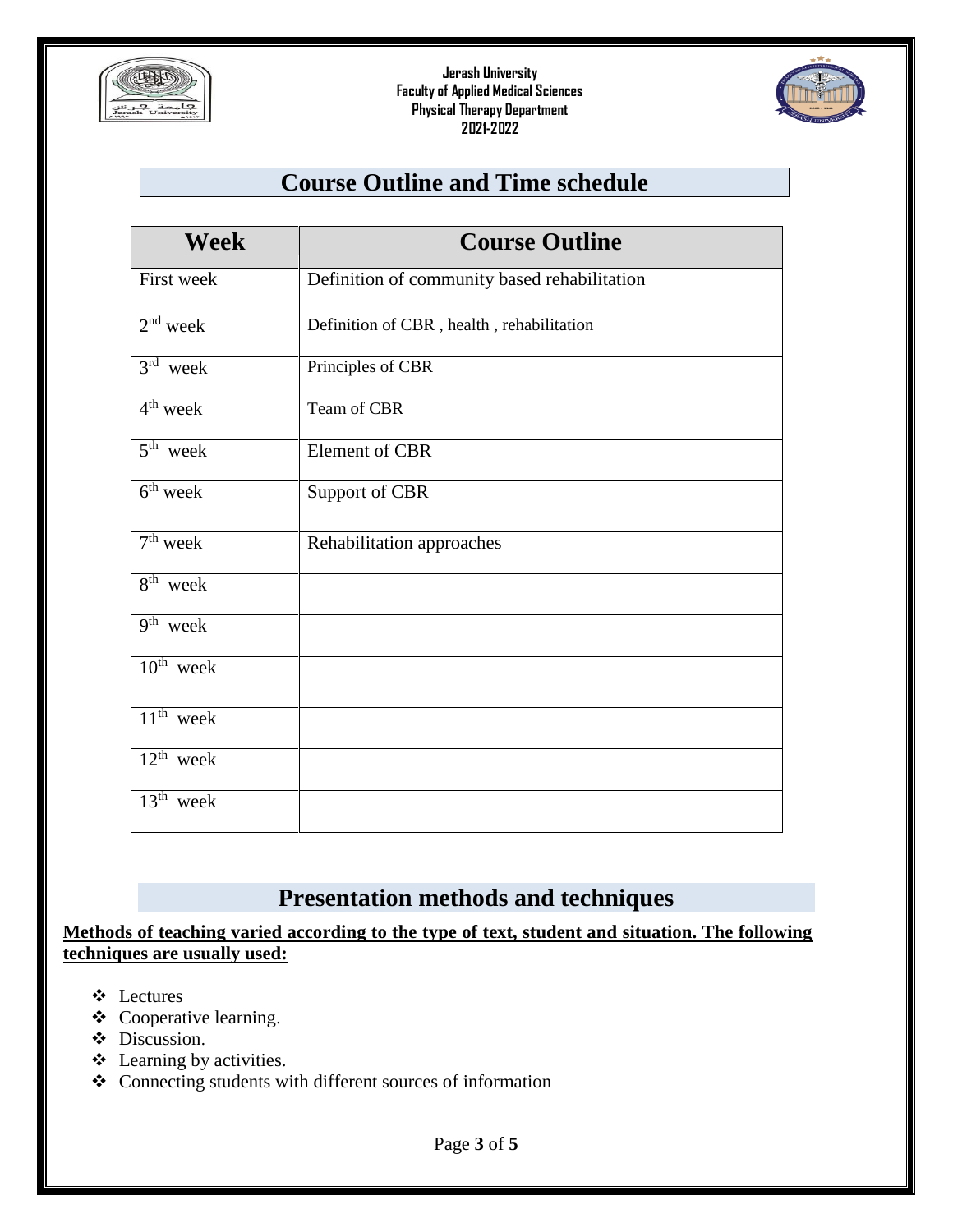



## Sources of information and Instructional Aids

- Computer … power point …etc.
- **❖** Transparencies
- Distance learning
- Library sources

## **Assessment Strategy and its tools**

The assigned syllabus is assessed and evaluated through: feedback and the skills that are acquired by the students

#### **The tools:**

- 1- Diagnostic tests to identify the students level and areas of weakness
- 2- Formal (stage) evaluation
- a) Mid-term exam
- b) Class Participation
- c) Activity file
- d) Final exam

### **Tool & Evaluation**

The following table clarifies the organization of the assessment schedule:

| Test                       | Grade |
|----------------------------|-------|
| Mid-term Exam              |       |
| Activities & Participation |       |
| Final Exam                 |       |
| Total                      |       |